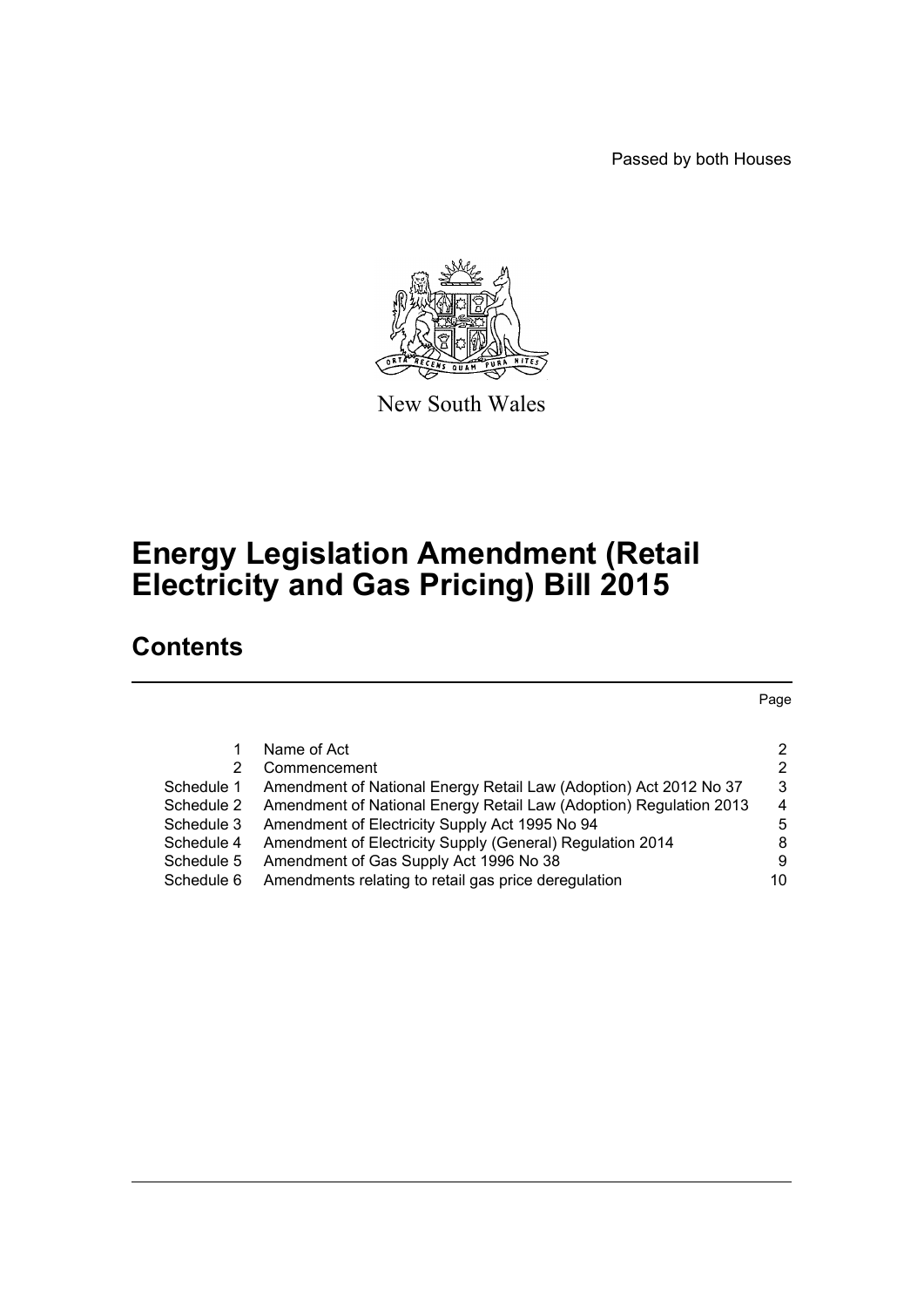*I certify that this public bill, which originated in the Legislative Assembly, has finally passed the Legislative Council and the Legislative Assembly of New South Wales.*

> *Clerk of the Legislative Assembly. Legislative Assembly, Sydney,* , 2015



New South Wales

# **Energy Legislation Amendment (Retail Electricity and Gas Pricing) Bill 2015**

Act No , 2015

An Act to amend energy legislation with respect to retail energy pricing; and for other purposes.

*I have examined this bill and find it to correspond in all respects with the bill as finally passed by both Houses.*

*Assistant Speaker of the Legislative Assembly.*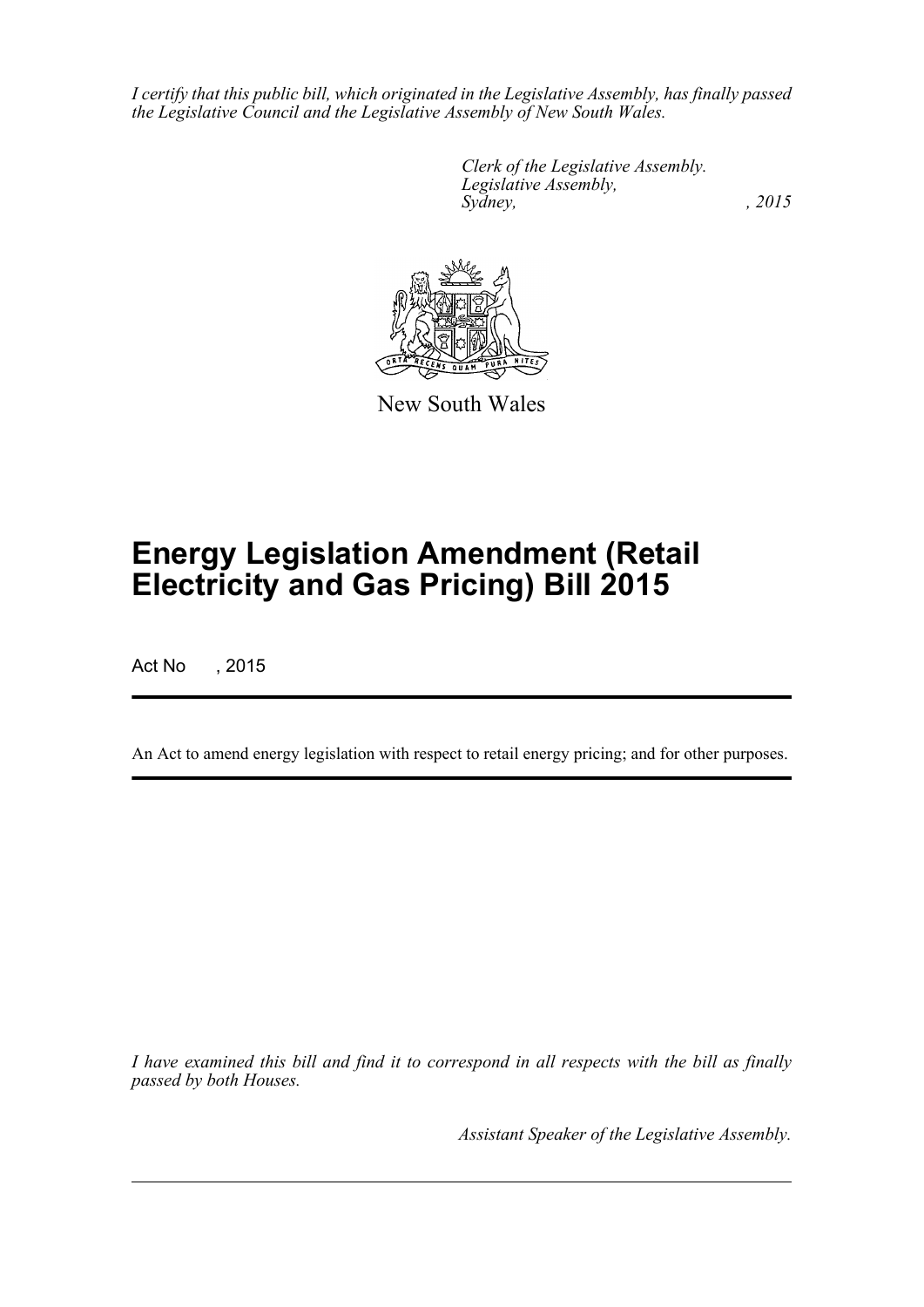Energy Legislation Amendment (Retail Electricity and Gas Pricing) Bill 2015 [NSW]

#### <span id="page-2-0"></span>**The Legislature of New South Wales enacts:**

### **1 Name of Act**

This Act is the *Energy Legislation Amendment (Retail Electricity and Gas Pricing) Act 2015*.

### <span id="page-2-1"></span>**2 Commencement**

- (1) This Act commences on the date of assent to this Act, except as provided by subsection (2).
- (2) Schedule 6 commences on a day or days to be appointed by proclamation.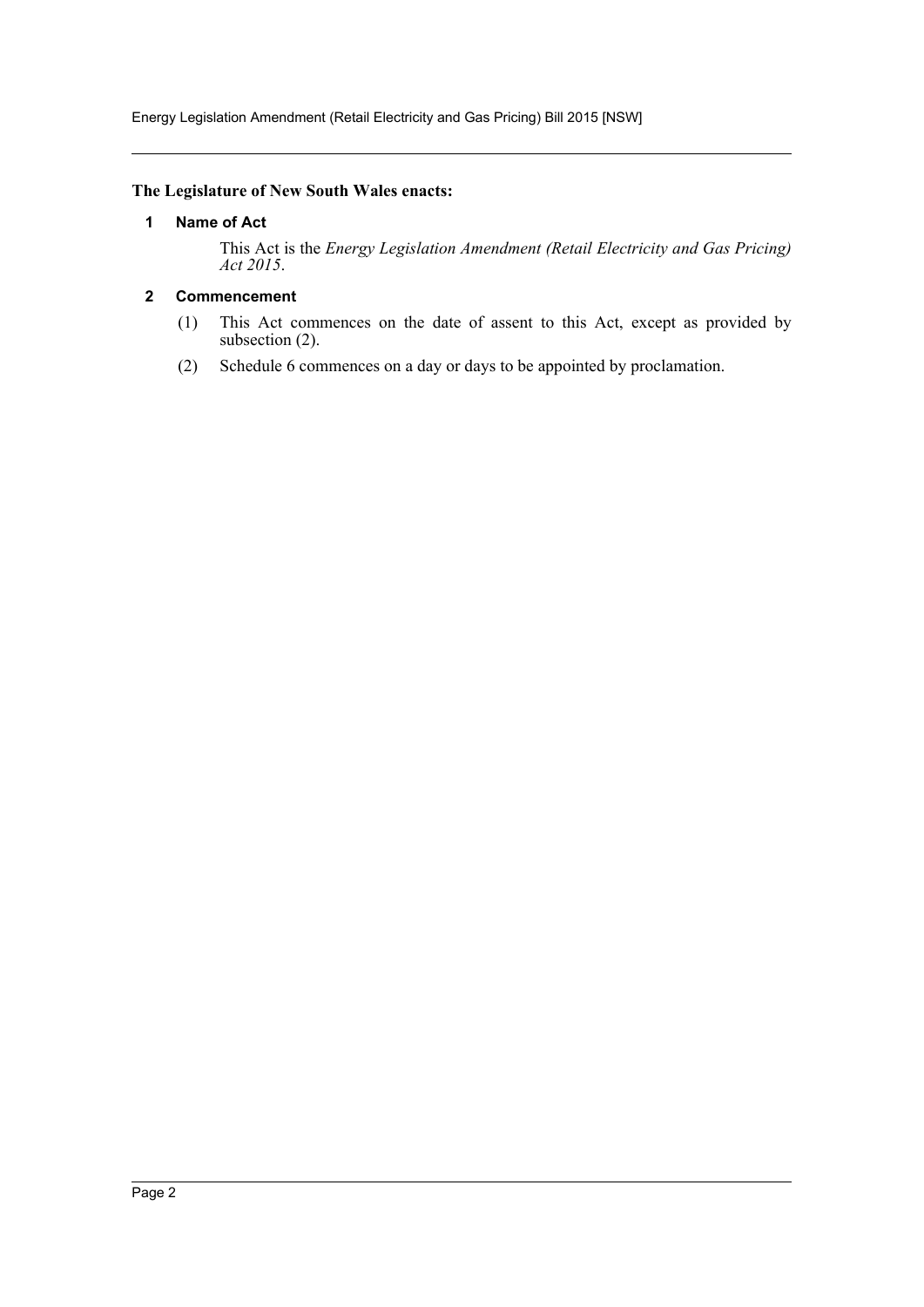## <span id="page-3-0"></span>**Schedule 1 Amendment of National Energy Retail Law (Adoption) Act 2012 No 37**

### **Schedule 1 New South Wales changes and additions to National Energy Retail Law**

Omit "voluntary transitional pricing arrangement" from section 37C (2), as inserted by item [17].

Insert instead "voluntary pricing agreement".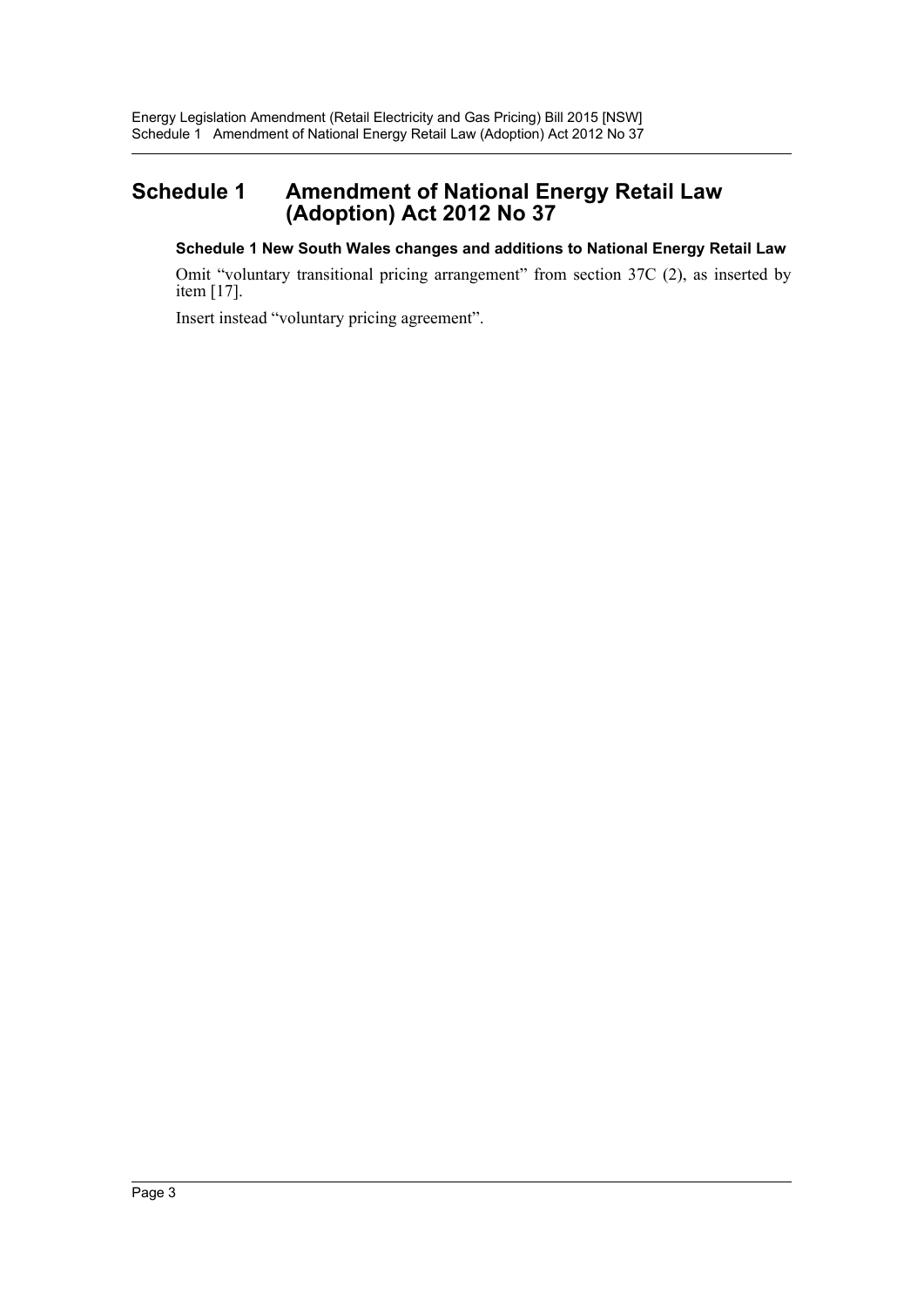## <span id="page-4-0"></span>**Schedule 2 Amendment of National Energy Retail Law (Adoption) Regulation 2013**

- **[1] Clause 27 Credits under solar bonus scheme** Insert "former" before "regulated".
- **[2] Clause 44 Voluntary pricing agreements for gas** Omit "voluntary transitional pricing arrangement" from clause 44 (1). Insert instead "voluntary pricing agreement".
- **[3] Clause 44 (2) and (3)**

Omit "arrangement" wherever occurring. Insert instead "agreement".

### **[4] Clause 52 References to regulated offer customers** Insert "in relation to the supply of electricity" after "other instrument" wherever occurring.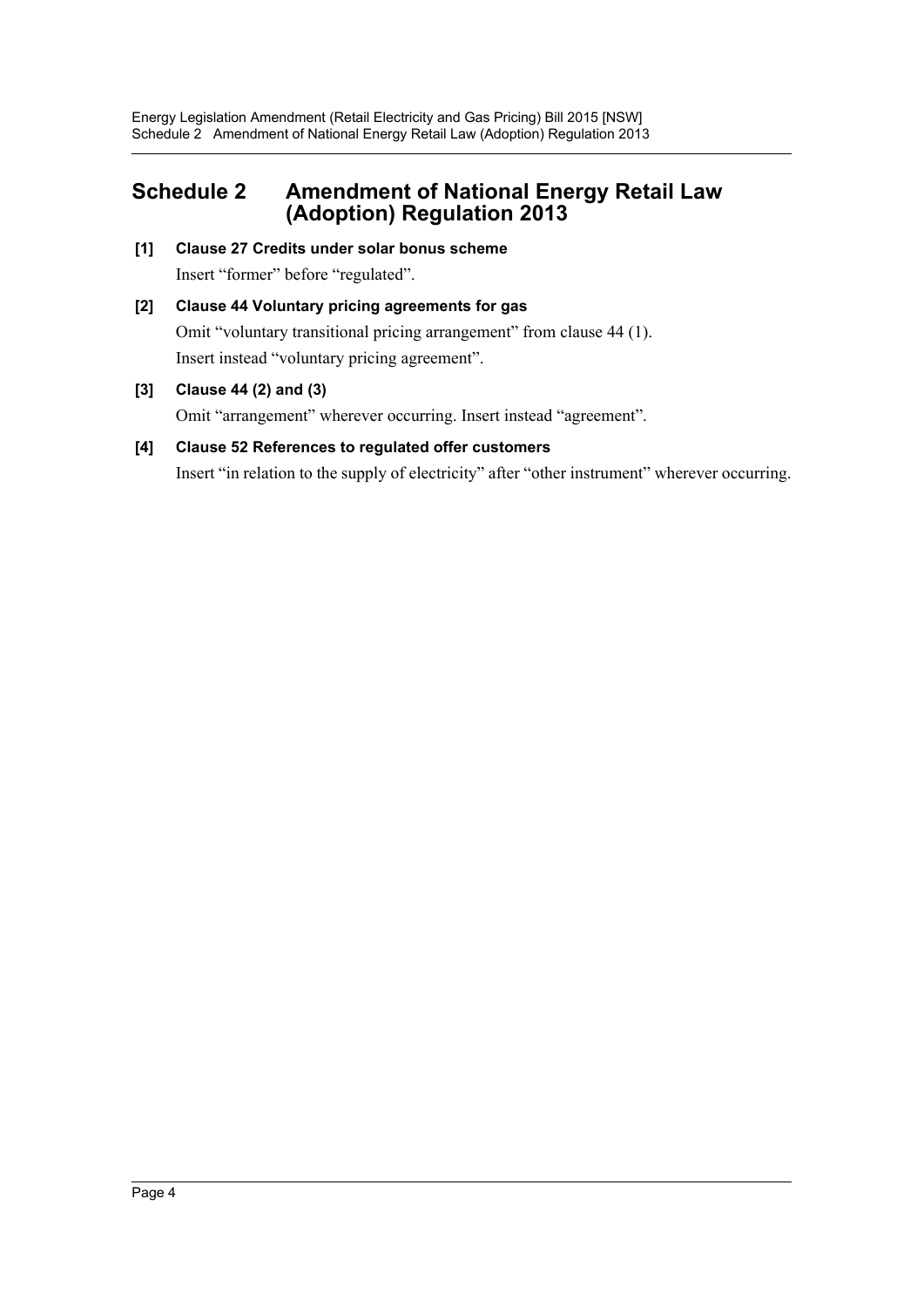## <span id="page-5-0"></span>**Schedule 3 Amendment of Electricity Supply Act 1995 No 94**

### **[1] Section 15A Distribution network service providers to allow small renewable energy generators to feed-in to network**

Omit "regulated offer customer" wherever occurring in section 15A (3).

Insert instead "former regulated offer customer or small customer".

### **[2] Section 15A (5), (6) (a) and (8G)**

Omit "regulated offer customer" wherever occurring. Insert instead "former regulated offer customer".

### **[3] Section 15A (7)**

Omit "regulated offer customers" wherever occurring.

Insert instead "former regulated offer customers or small customers".

### **[4] Section 15A (8H)**

Insert after section 15A (8G):

(8H) In this section:

*former regulated offer customer* means a person who was, immediately before 1 July 2014, a regulated offer customer within the meaning of this Act.

### **[5] Section 43EA Referrals for determinations**

Omit the section.

**[6] Section 43EB Tribunal to determine regulated retail tariffs and regulated retail charges**

Omit the section.

- **[7] Section 43EE Powers of Tribunal and conduct of special reviews** Omit "regulated offer" from section 43EE (3).
- **[8] Section 43EF Provision of information, documents and evidence** Omit "regulated offer" from section 43EF (1).
- **[9] Section 43EJ Provisions to cease to have effect**

Omit section 43EJ (1).

### **[10] Section 43EJ (2)**

Omit "(other than sections 43EA–43EC)".

### **[11] Section 87 Licence auditing functions of Tribunal**

Omit section 87 (1). Insert instead:

(1) The functions of the Tribunal under this Division are to monitor, and report to the Minister on, the extent to which network operators comply, or fail to comply, with the conditions imposed on licences held by them.

### **[12] Section 87 (2A)**

Omit the subsection.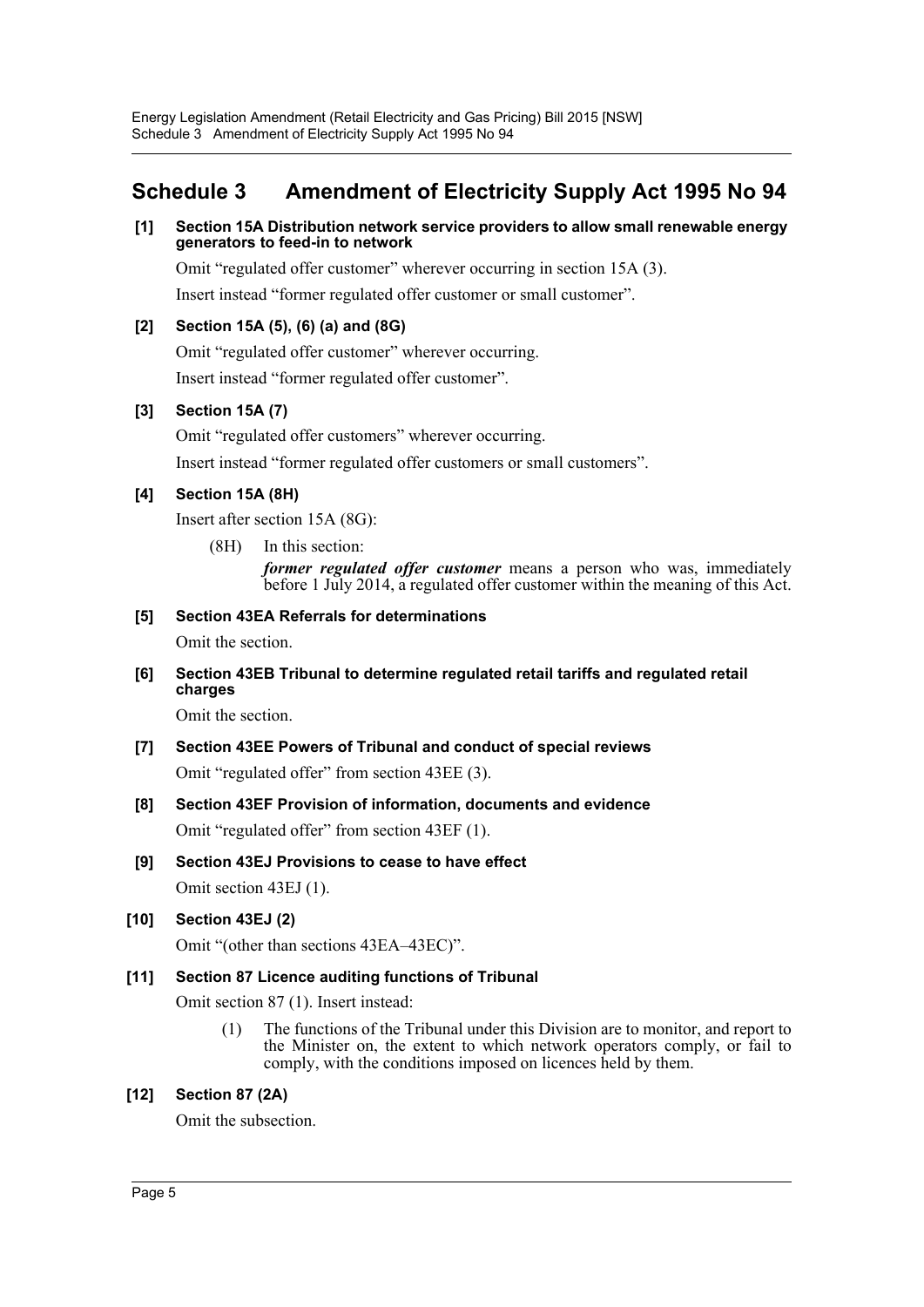Energy Legislation Amendment (Retail Electricity and Gas Pricing) Bill 2015 [NSW] Schedule 3 Amendment of Electricity Supply Act 1995 No 94

#### **[13] Section 87A Cost of audit**

Omit "or retailer" wherever occurring in section 87A (1).

### **[14] Section 87B Provision and maintenance of information, documents and evidence**

Omit "or retailer" wherever occurring in section 87B (2).

#### **[15] Section 88 Annual reports**

Omit section 88 (1). Insert instead:

(1) As soon as practicable after 30 June (but on or before 31 October) in each year, the Tribunal must prepare and forward to the Minister a report on the extent to which network operators have complied, or failed to comply, with the conditions imposed on the licences held by them during the 12 months ending on 30 June in that year.

### **[16] Section 96A Review of certain decisions under energy ombudsman scheme**

Omit section 96A (7). Insert instead:

(7) In this section:

*regulated offer customer* has the same meaning as in the *Gas Supply Act 1996*. *small customer* includes a small customer within the meaning of the *Gas Supply Act 1996*.

#### **[17] Section 96B Energy ombudsman scheme**

Omit "or regulated offer customers" from section 96B (1A) (c).

#### **[18] Section 96B (1A) (e)**

Omit the paragraph. Insert instead:

(e) without limiting paragraph (d), disputes and complaints between regulated offer customers and retailers or reticulators relating to regulated offer prices or pricing agreements under the *Gas Supply Act 1996* or the *National Energy Retail Law (NSW)*,

### **[19] Section 96B (8)**

Omit the subsection. Insert instead:

(8) In subsections  $(2)$  and  $(5)$ :

*regulated offer customer* has the same meaning as in the *Gas Supply Act 1996*.

*retailer* includes a regulated offer retailer or a reticulator within the meaning of the *Gas Supply Act 1996*.

*small customer* includes a small customer within the meaning of the *Gas Supply Act 1996*.

#### **[20] Section 96C Licence conditions relating to approved energy ombudsman scheme**

Omit "or regulated offer customer" from section 96C (b).

#### **[21] Section 179A Compensation not payable**

Insert "former" before "regulated offer" in section 179A (1A) (d).

#### **[22] Section 179A (1A) (d)**

Insert "within the meaning of section 15A" after "complying generators".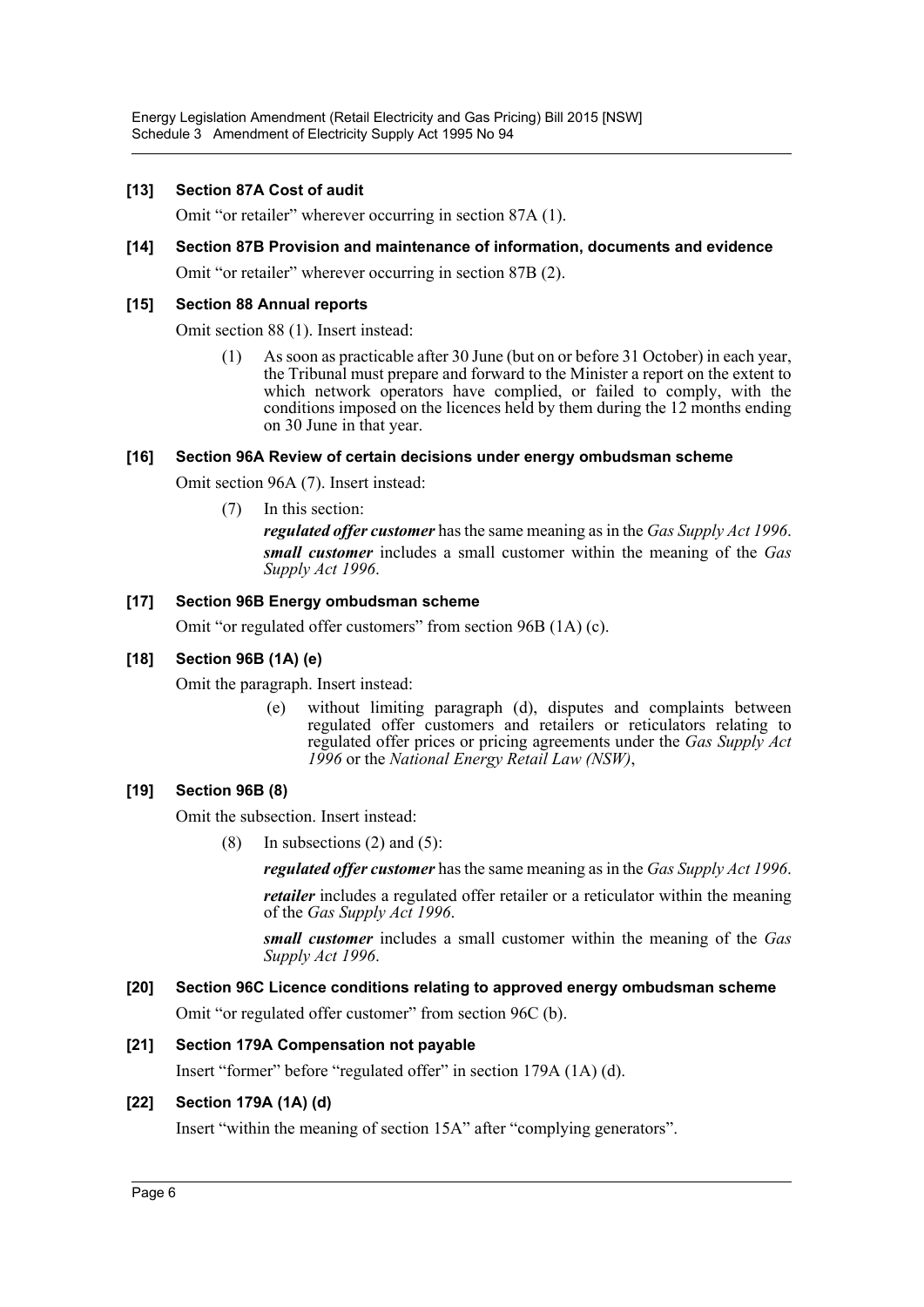### **[23] Section 195 Review of solar bonus scheme by Minister**

Insert "former" before "regulated offer" in section 195 (1).

### **[24] Schedule 6 Savings, transitional and other provisions**

Insert at the end of the Schedule with appropriate Part and clause numbering:

### **Part Provisions consequent on enactment of Energy Legislation Amendment (Retail Electricity and Gas Pricing) Act 2015**

### **Definition**

In this Part:

*amending Act* means the *Energy Legislation Amendment (Retail Electricity and Gas Pricing) Act 2015*.

#### **Licence auditing**

The Tribunal is to continue to carry out its functions under sections 87 (1) (b) and 88 (1) (b), as in force before the repeal of those paragraphs by the amending Act, in respect of any period before those repeals and this Act applies to those functions as if the amending Act had not commenced.

#### **Review of decisions**

- (1) A person who was a regulated offer customer for the supply of electricity immediately before 1 July 2014 may make an application under section 96A in respect of any decision made before that day for which an application could have been made under an energy ombudsman scheme before that day. Section 96A continues to apply to any such application.
- (2) The provisions of an energy ombudsman scheme approved under section 96B and applicable to regulated offer customers for the supply of electricity immediately before 1 July 2014 continue to apply to a dispute or complaint between the regulated offer customer and a retailer about a matter that occurred before that day.

### **[25] Dictionary**

Omit "regulated offer" from paragraph (a1) of the definition of *distribution system*.

Insert instead "former regulated offer customers or small".

### **[26] Dictionary, definitions of "regulated retail charge" and "regulated retail tariff"** Omit the definitions.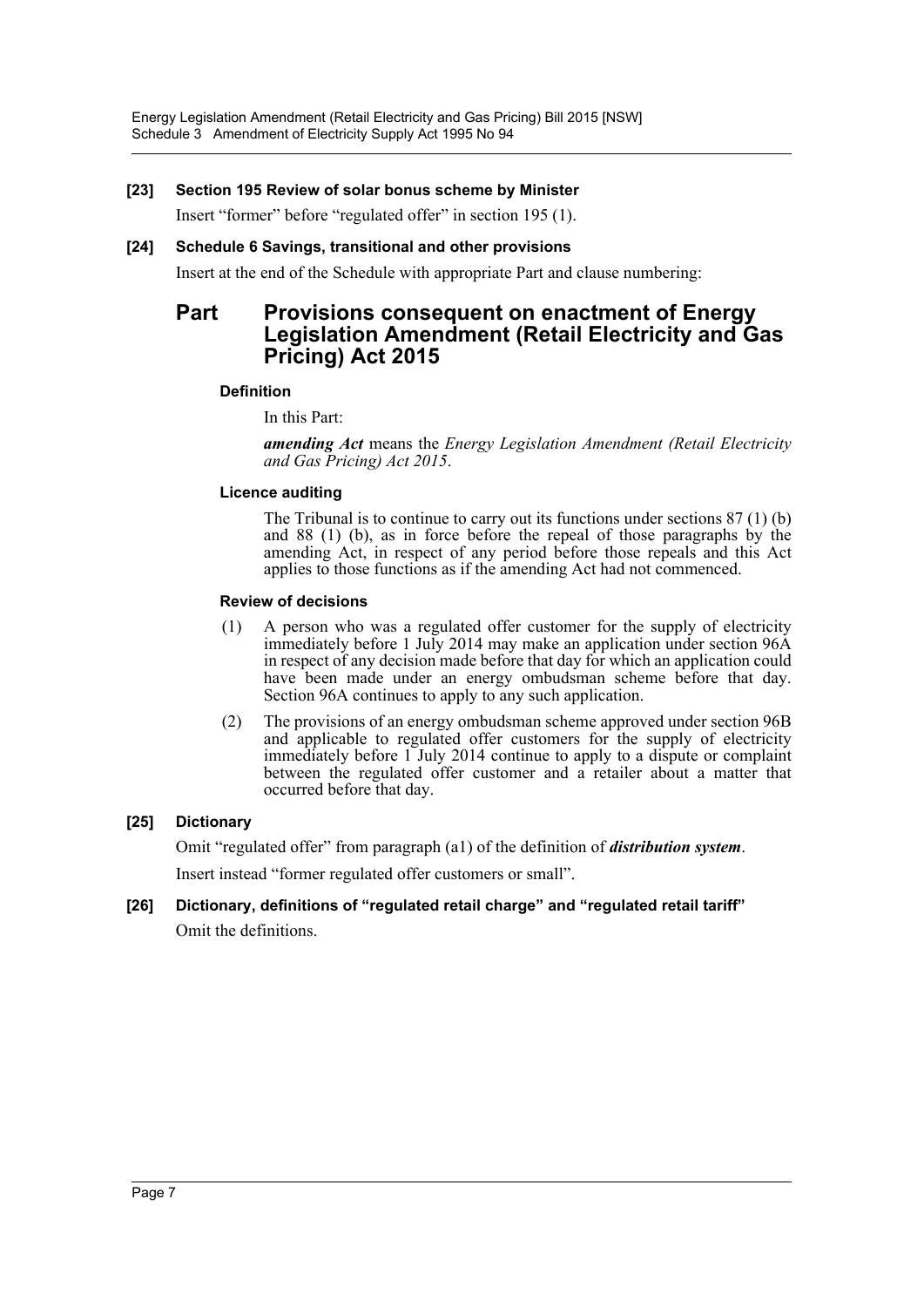### <span id="page-8-0"></span>**Schedule 4 Amendment of Electricity Supply (General) Regulation 2014**

### **[1] Clause 11 Persons who may apply to energy ombudsman**

Omit "regulated pricing arrangement under the Act," from clause 11 (1) (d). Insert instead "regulated pricing agreement under".

### **[2] Clause 61 Reporting and provision of information**

Omit "regulated offer customer or other" from clause 61 (8) (d).

**[3] Clause 65 Saving of rights of solar bonus scheme applicants who applied for connection to distribution network before 29/4/2011 and were connected on or before 30/6/2012**

Omit "regulated offer customer or other" from clause 65 (2).

**[4] Clause 71 Date on which Division 5 of Part 4 of the Act ceases to have effect** Omit "section 43EJ (1) and (2)". Insert instead "section 43EJ (2)".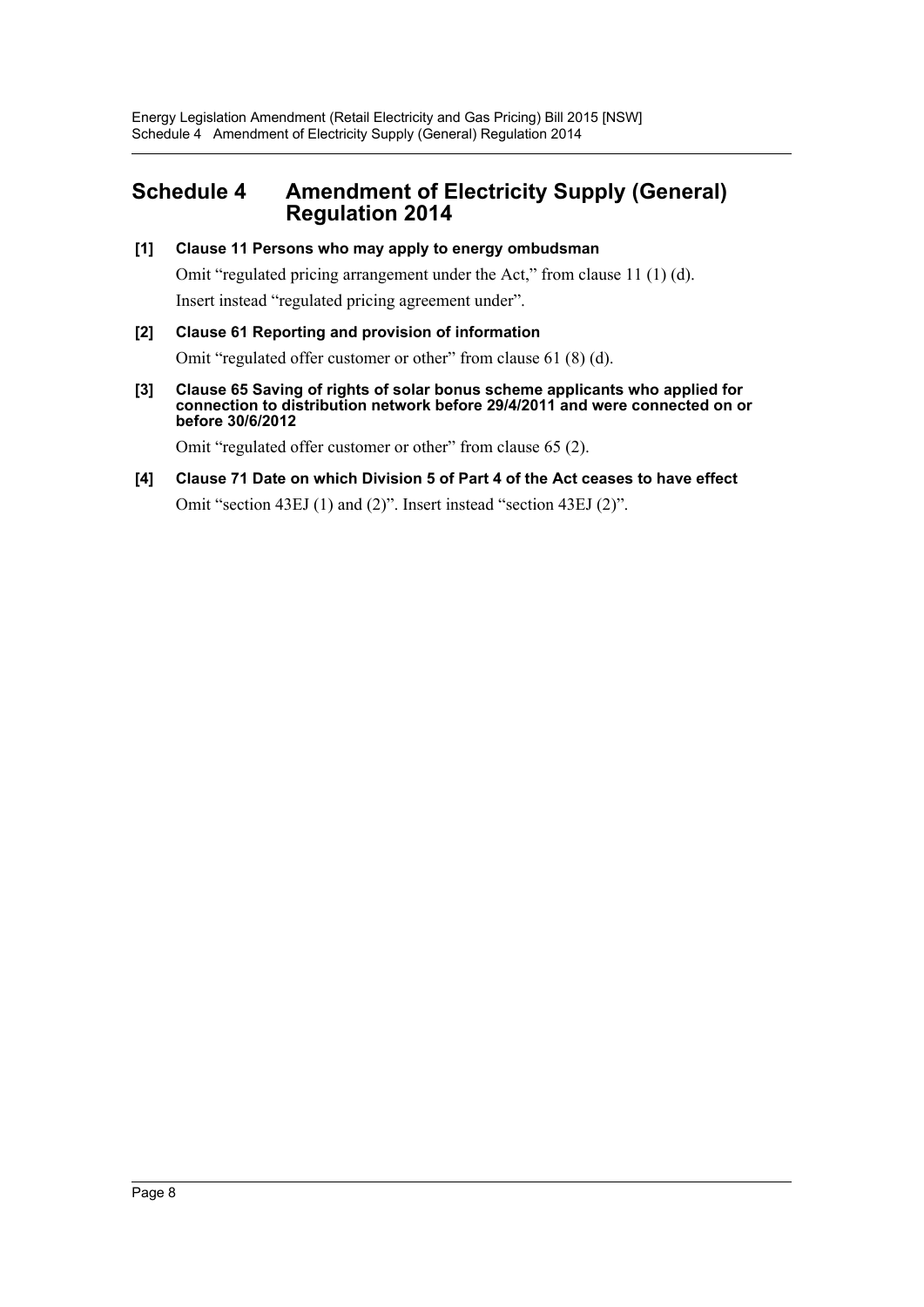# <span id="page-9-0"></span>**Schedule 5 Amendment of Gas Supply Act 1996 No 38**

**[1] Section 28A Division to cease to have effect**

Omit the section.

### **[2] Section 75A Regulatory functions of Tribunal**

Omit "voluntary transitional pricing arrangement" wherever occurring in section 75A (3A), (3B) and (3C) (b).

Insert instead "voluntary pricing agreement".

### **[3] Schedule 2 Savings, transitional and other provisions**

Insert at the end of the Schedule with appropriate Part and clause numbering:

### **Part Provision consequent on enactment of Energy Legislation Amendment (Retail Electricity and Gas Pricing) Act 2015**

### **Revival of gas pricing orders provisions**

Division 3 of Part 2 of this Act (other than section 28A), as in force immediately before 30 June 2013, has effect on and from the date of assent to the *Energy Legislation Amendment (Retail Electricity and Gas Pricing) Act 2015* as if section 28A (1) as then in force had not been enacted.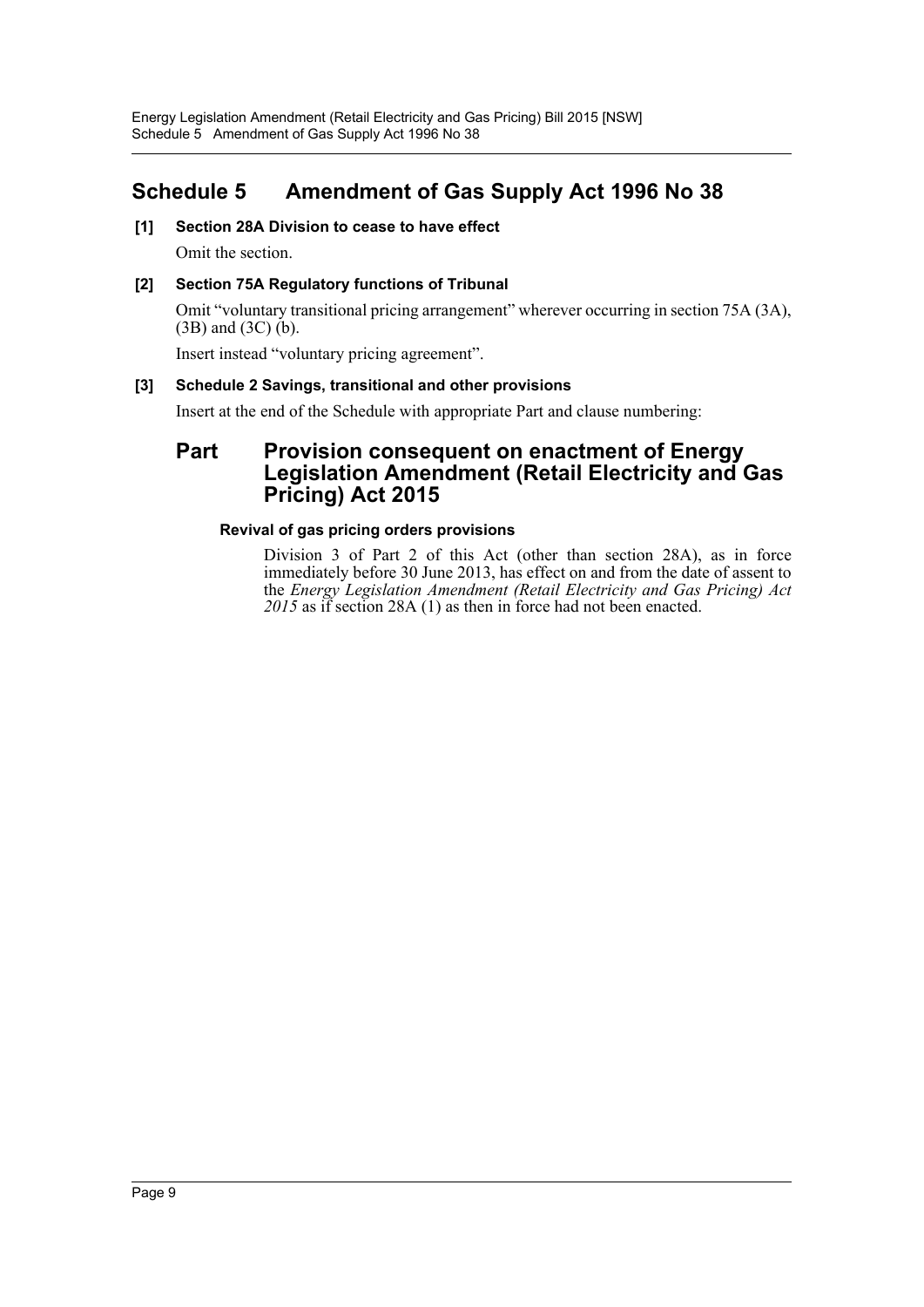### <span id="page-10-0"></span>**Schedule 6 Amendments relating to retail gas price deregulation**

### **6.1 Gas Supply Act 1996 No 38**

**[1] Section 11A Authorisation conditions relating to energy ombudsman scheme**

Omit "or a regulated offer customer" from section 11A (1) (b).

### **[2] Part 2, Division 3 Gas pricing orders**

Omit the Division.

### **[3] Section 75A Regulatory functions of Tribunal**

Omit section 75A (3A)–(3C). Insert instead:

(3C) As soon as practicable after 30 June (but on or before 31 October) in each year, the Tribunal must prepare and forward to the Minister a report on the extent to which holders of authorisations or licences have complied, or failed to comply, with the conditions imposed on the authorisations or licences held by them during the 12 months ending on 30 June in that year.

### **[4] Section 83 Regulations**

Omit "(other than fees, charges and payments of the kind for which orders may be made under section  $27$ )" from section 83 (2) (1).

### **[5] Schedule 2 Savings, transitional and other provisions**

Insert at the end of the Schedule with appropriate Part and clause numbering:

### **Part Further provisions consequent on enactment of Energy Legislation Amendment (Retail Electricity and Gas Pricing) Act 2015**

#### **Definition**

In this Part:

*amending Act* means the *Energy Legislation Amendment (Retail Electricity and Gas Pricing) Act 2015*.

#### **Licence auditing**

The Tribunal is to continue to carry out its functions under section 75A (3A), as in force before the repeal of that subsection by the amending Act, in respect of any period before that repeal and this Act applies to those functions as if the amending Act had not commenced.

#### **Review of decisions**

(1) A person who was a regulated offer customer for the supply of gas immediately before the repeal of Division 3 of Part 2 of this Act by the amending Act may make an application under section 96A of the *Electricity Supply Act 1995* in respect of any decision made before that repeal for which an application could have been made under an energy ombudsman scheme before that repeal. Section 96A of that Act continues to apply to any such application.